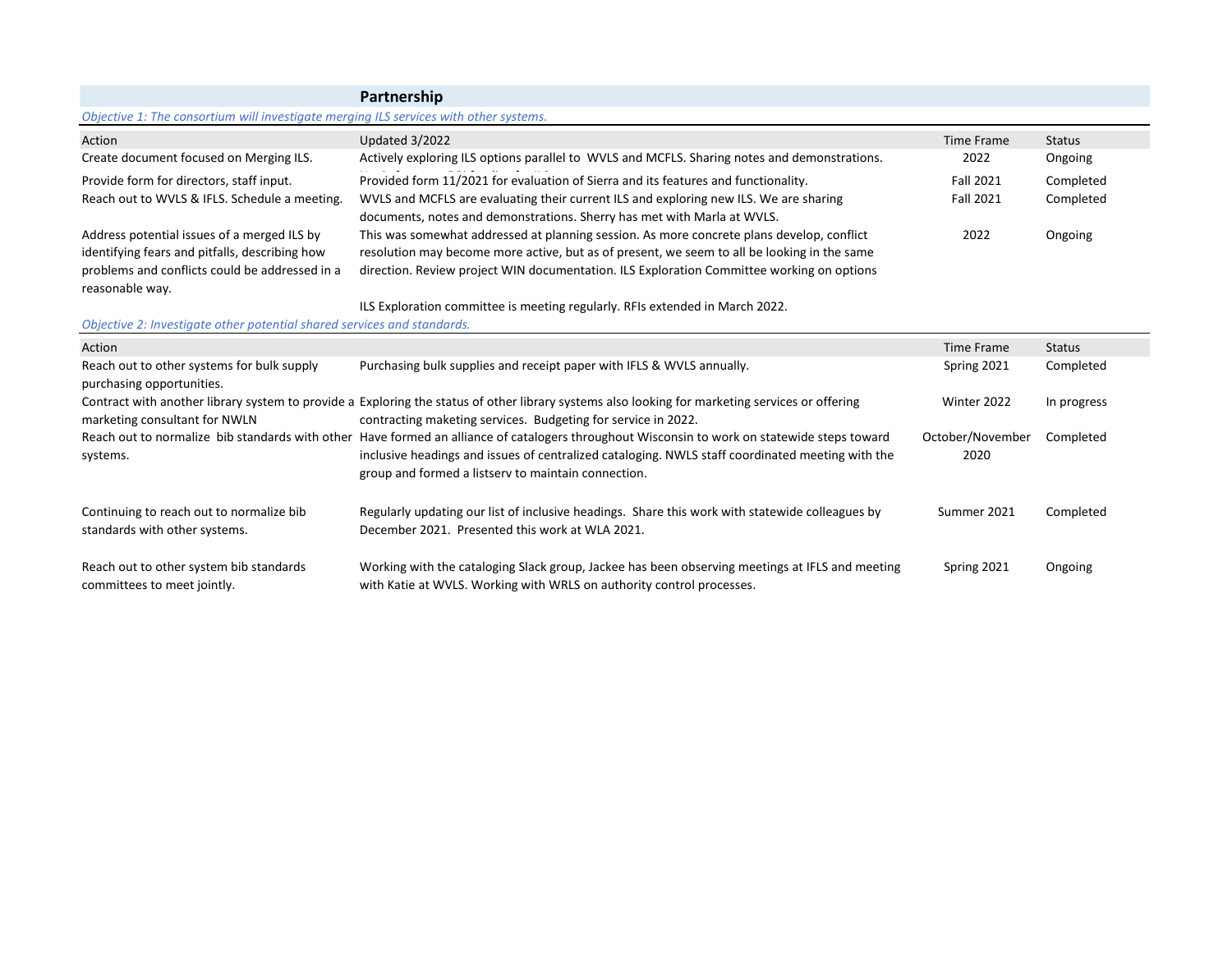|                                                                                   | Relevance                                                                                                                                                                                                                              |                |               |
|-----------------------------------------------------------------------------------|----------------------------------------------------------------------------------------------------------------------------------------------------------------------------------------------------------------------------------------|----------------|---------------|
| Objective 1: Positive, consistent marketing of services and support of libraries. |                                                                                                                                                                                                                                        |                |               |
| Action                                                                            |                                                                                                                                                                                                                                        | Time Frame     | <b>Status</b> |
| Promote relevance of libraries and the library<br>system.                         | An active marketing team, led by Leslie Mehle has been formed and is meeting regularly.                                                                                                                                                | 2021           | Ongoing       |
| with other system marketing coordinators to<br>collaborate.                       | Consortium-specific marketing materials. Partner 2021: Stay-At-Home Showcase, Read Across Wisconsin, Network Brochure, Patron drive during<br>National Library Card Sign Up Month (September). 2022: Working on one project quarterly. | September 2021 | Completed     |

# *Objective 2: Seek and promote programming, services and resources.*

| Action                                                                                  |                                                                                                                                                                                                                                                                                                                            | <b>Time Frame</b> | <b>Status</b> |
|-----------------------------------------------------------------------------------------|----------------------------------------------------------------------------------------------------------------------------------------------------------------------------------------------------------------------------------------------------------------------------------------------------------------------------|-------------------|---------------|
| Coordinate marketing of existing Network<br>services.                                   | Successful rebrand from Merlin to NWLN. Bi-Monthly online directors discussions to share ideas<br>and support. PIKA roll out completed. New patron cards designed and distributed. Evaluation of<br>digital services.<br>Objective 3: Develop stakeholder understanding of system (vs. single library) model and benefits. | Summer 2021       | Completed     |
| Action                                                                                  |                                                                                                                                                                                                                                                                                                                            | Time Frame        | <b>Status</b> |
| List of stakeholders.                                                                   | Develop a list of those with a vested interest in library system success.                                                                                                                                                                                                                                                  | Fall 2021         | Ongoing       |
| Educational marketing materials to share with                                           |                                                                                                                                                                                                                                                                                                                            | <b>Fall 2021</b>  | Ongoing       |
| stakeholders.                                                                           | Develop talking points about the relevance & support of libraries.                                                                                                                                                                                                                                                         |                   |               |
|                                                                                         | <b>Patron Services</b>                                                                                                                                                                                                                                                                                                     |                   |               |
| Objective 1: Develop a plan and timeline for centralized cataloging.                    |                                                                                                                                                                                                                                                                                                                            |                   |               |
| Action                                                                                  |                                                                                                                                                                                                                                                                                                                            | Time Frame        | <b>Status</b> |
| Decide what options are available (system<br>cataloger or partner with other consortia) | Centralized cataloging fully implemented for all items types and all libraries as of March 16, 2022.                                                                                                                                                                                                                       | <b>March 2022</b> | Completed     |
| Develop a funding plan.                                                                 | Centralized cataloging is a part of our 2022 Resource Library Contract.                                                                                                                                                                                                                                                    | August 2021       | Completed     |
| Objective 2: Investigate ways to improve online catalog.                                |                                                                                                                                                                                                                                                                                                                            |                   |               |
|                                                                                         |                                                                                                                                                                                                                                                                                                                            |                   |               |
| Action                                                                                  |                                                                                                                                                                                                                                                                                                                            | Time Frame        | <b>Status</b> |
|                                                                                         |                                                                                                                                                                                                                                                                                                                            |                   |               |

| Discovery layer options & costs. | Approved decision to implement the Pika discovery layer. | September 2020 | Completed |
|----------------------------------|----------------------------------------------------------|----------------|-----------|
| Develop a funding plan.          | Pika budget approved.                                    | September 2020 | Completed |
| Install discovery layer.         | New discovery layer implemented.                         | April 2021     | Completed |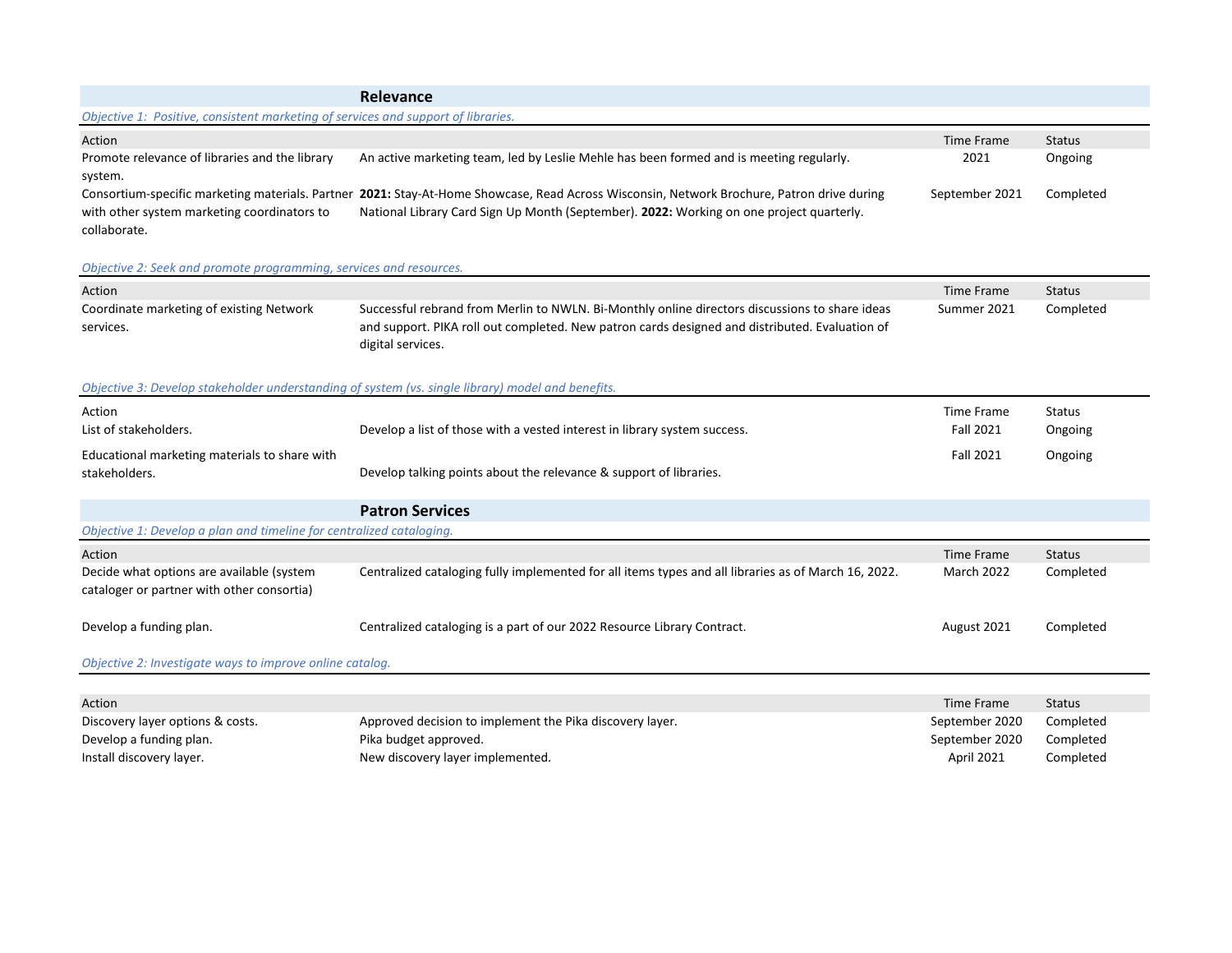## *Objective 3: Promote backup plans for service outages.*

| Action                                                        |                                                                                                                                                                                                                                                                  | Time Frame  | <b>Status</b> |
|---------------------------------------------------------------|------------------------------------------------------------------------------------------------------------------------------------------------------------------------------------------------------------------------------------------------------------------|-------------|---------------|
| Arrange for NWLS head end access to switch to<br>the RDC.     | Moved NWLS staff to new domain in RDC. Migrated NWLS file server to RDC. The new servers<br>located at RDC are up and running and NWLS system migration is complete. Router configurations<br>for migration have been finished. Wireless configurations are set. | March 2022  | Completed     |
| Investigate local options for alternative internet<br>access. | Norvado has installed their fiber access to the back server room April 2020. Could be used as a<br>secondary connection in the future for backup ISP.                                                                                                            | End of 2022 | Completed     |

## *Objective 4: Promote WebSierra for outreach use.*

| Action                                 |                                                                 | Time Frame     | Status    |
|----------------------------------------|-----------------------------------------------------------------|----------------|-----------|
| Provide access to staff for WebSierra. | Logins for WebSierra have been activated.                       | September 2020 | Completed |
| Provide continuing education on mobile | Office hours held and recorded August 11th for mobile outreach. | Summer 2021    | Completed |
| outreach and examples.                 |                                                                 |                |           |

# *Objective 5: Evaluate ILS options.*

| Action                                      |                                                                                              | Time Frame        | Status       |
|---------------------------------------------|----------------------------------------------------------------------------------------------|-------------------|--------------|
| Investigate available options.              | ILS Exploration Committee has narrowed down the choices, attended demos and issued RFIs to   | <b>March 2022</b> | In progress. |
|                                             | CARL-X & Koha.                                                                               |                   |              |
| Discuss the advantages and disadvantages of | ILS Exploration Committee has developed a list of options and surveyed members about current | March 2022        | Completed    |
| options.                                    | Sierra functions used to develop RFIs.                                                       |                   |              |

# **Positioning for the Future**

#### *Objective 1: Align with state level practices (directions).*

| Action                                                                          |                                                                                                                                                                                                                                                                                                       | Time Frame  | <b>Status</b> |
|---------------------------------------------------------------------------------|-------------------------------------------------------------------------------------------------------------------------------------------------------------------------------------------------------------------------------------------------------------------------------------------------------|-------------|---------------|
| Participate in PLSR related activities                                          | DPI waiting on state technology departments for CE portal software. Statewide delivery changes to<br>be implemented by 2024. Oversight of statewide delivery will be proposed to WPLC in the next<br>few months. A consultant has been hired by DPI to explore changes to the funding formula. Sherry | 2021-2022   | Ongoing       |
| Consult with SRLAAW to keep abreast of the<br>status of ILS and System mergers. | will be on a special LD&L committee working with the consultant.<br>Marathon County in transition. Still monitoring WVLS, IFLS and waiting for other opportunities. In<br>merger news, there is a possible system merger between Arrowhead and Lakeshores.                                            | Winter 2022 | Ongoing       |

## *Objective 2: Funding for additional system staff.*

| Action                           |                                                                                                                                                                                                  | Time Frame  | <b>Status</b> |
|----------------------------------|--------------------------------------------------------------------------------------------------------------------------------------------------------------------------------------------------|-------------|---------------|
| Investigate grant opportunities. | Working outside of LSTA Funding. Internship possibilities.                                                                                                                                       | Spring 2022 | Ongoing       |
| Seek alternative sponsors.       | Utilizing resource library contract for Youth Service Consultant, considering system funding for<br>Adult Services Contract. Using System funding for expansion of ILL Support Specialist hours. | 2022        | Completed     |